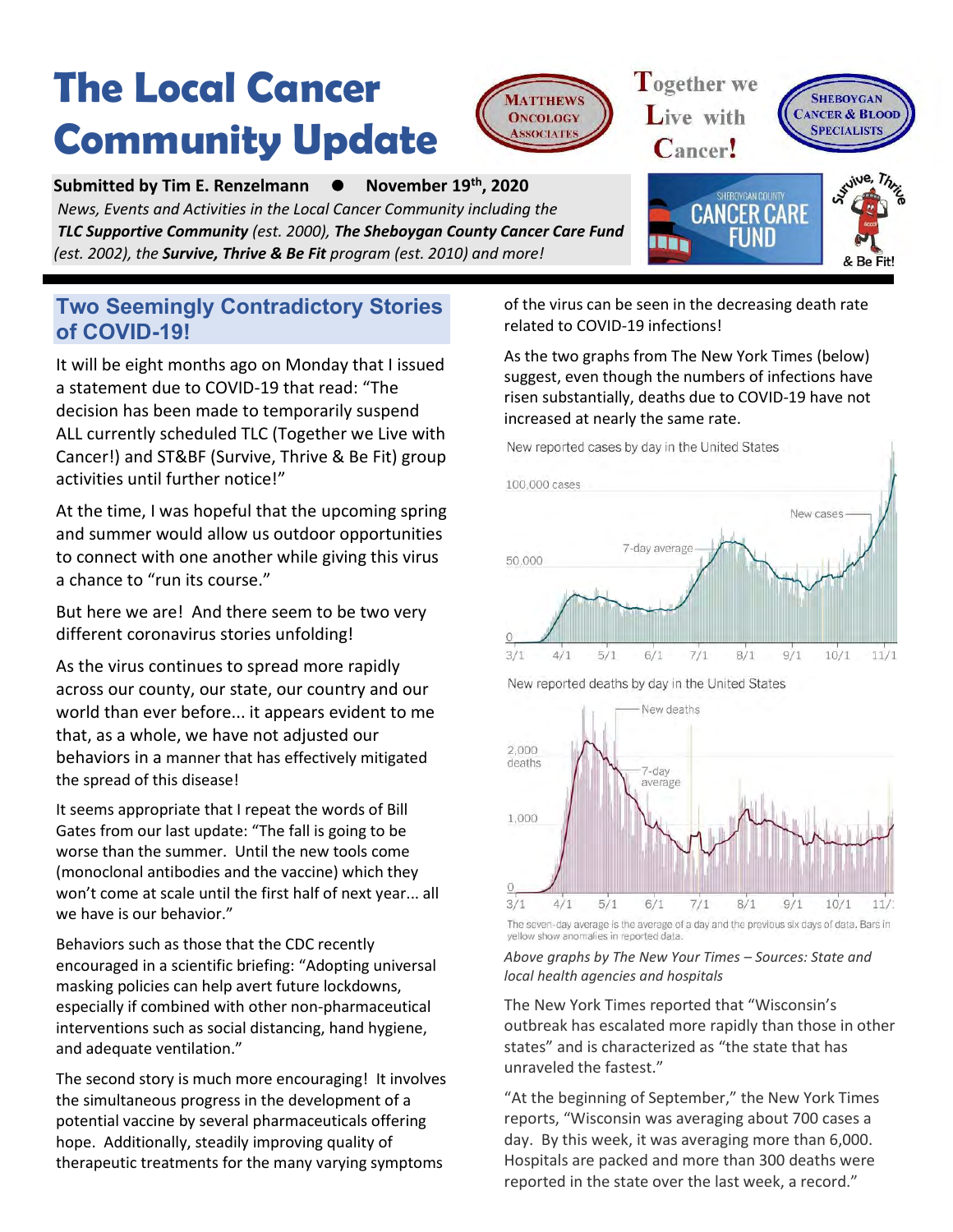Governor Tony Evers stated in a news conference on Tuesday evening, after issuing an executive order advising residents to stay at home, "It took us seven and a half months to get to 100,000 cases. But it only took 36 days to add another 100,000. The way things are going, it will take us only 20 days to reach another 100,000."

This is serious stuff! And this map from the New York Times clearly illustrates the "hot spot" we are in!



Despite the good news of a potentially-effective vaccine and more effective therapeutics, now is clearly not the time to let our guard down. Instead, especially in Wisconsin, now is the time to double-down on our efforts to stop the spread of this virus!



The Wisconsin Department of Health Services reminds us that "You Stop the Spread" by following these simple steps to protect the people in your life:



#### **Wear a mask in public**

Wear a cloth face covering in public settings, especially when it is difficult to practice physical distancing.



### **Keep 6 feet apart**

Stay at least 6 feet away from other people when possible when you leave your home.



### **Wash your hands**

Wash your hands regularly for at least 20 seconds. If soap and water are not available, use an alcohol-based hand sanitizer with at least 60% alcohol.

### **Stay home if you can**

Stay at home as much as possible and especially if you are sick. Cancel events and avoid groups, gatherings, play dates, and nonessential appointments.

### **"Together we Live with Cancer" (TLC) and "Survive, Thrive & Be Fit" (ST&BF) Offers Ways to Connect in the Local Cancer Community Amidst COVID-19!**

As we move forward amidst this on-going pandemic, we will continue to limit our activities to a variety of VIRTUAL (via Zoom), OUTDOOR "POP UP," and webbased opportunities for patients/survivors and cosurvivors within our Local Cancer Community:

### **VIRTUAL (via Zoom) Opportunities:**

**TLC VIRTUAL Local Cancer community Update (via Zoom):** These sessions allow cancer patients/survivors and co-survivors the opportunity to casually connect and discuss a variety of topics and upcoming events and opportunities! See attached flyer for upcoming dates, times and topics.

**TLC VIRTUAL Survivorship Can Be Fun:** Occasional activities offered "just for the fun of it"! Sign up NOW for the upcoming **Survivorship Can Be Fun Workshop with Bob the Builder**! See article & flyer for details!

**ST&BF VIRTUAL Yoga & Tai Chi for Cancer Survivors:** We are currently offering three **VIRTUAL Gentle Yoga**  and two **VIRTUAL Tai Chi for Cancer Survivors** sessions per month. Additionally, some sessions are recorded and available for participants to view on the Internet at their own convenience. See attached for details!

**ST&BF VIRTUAL Indoor Row Group Sessions:** In addition to three VIRTUAL **Indoor Row Group** sessions with a certified Concept2 Coach from Recovery on Water per month (that will also be recorded and available to watch online), a limited number of individual row sessions in the MOA/SCBS second floor conference room are available. Contact Tim for details!

### **ST&BF OUTDOOR POP UP Opportunities:**

In the absence of group indoor activities, watch for a variety of **ST&BF OUTDOOR "POP UP"** activities! These activities will typically be scheduled last-minute (a few days in advance), based on Wisconsin's whimsical weather, and will be announced via e-mail and, when possible, posted a[t www.scccf.org.](http://www.scccf.org/) Activities may **include Great Heights with Delightful Kites, Hiking Along the Cancer Journey, Survivors on Snowshoes** and more! If interested, contact Tim to be sure you are on the "OUTDOOR POP UP" e-mail list!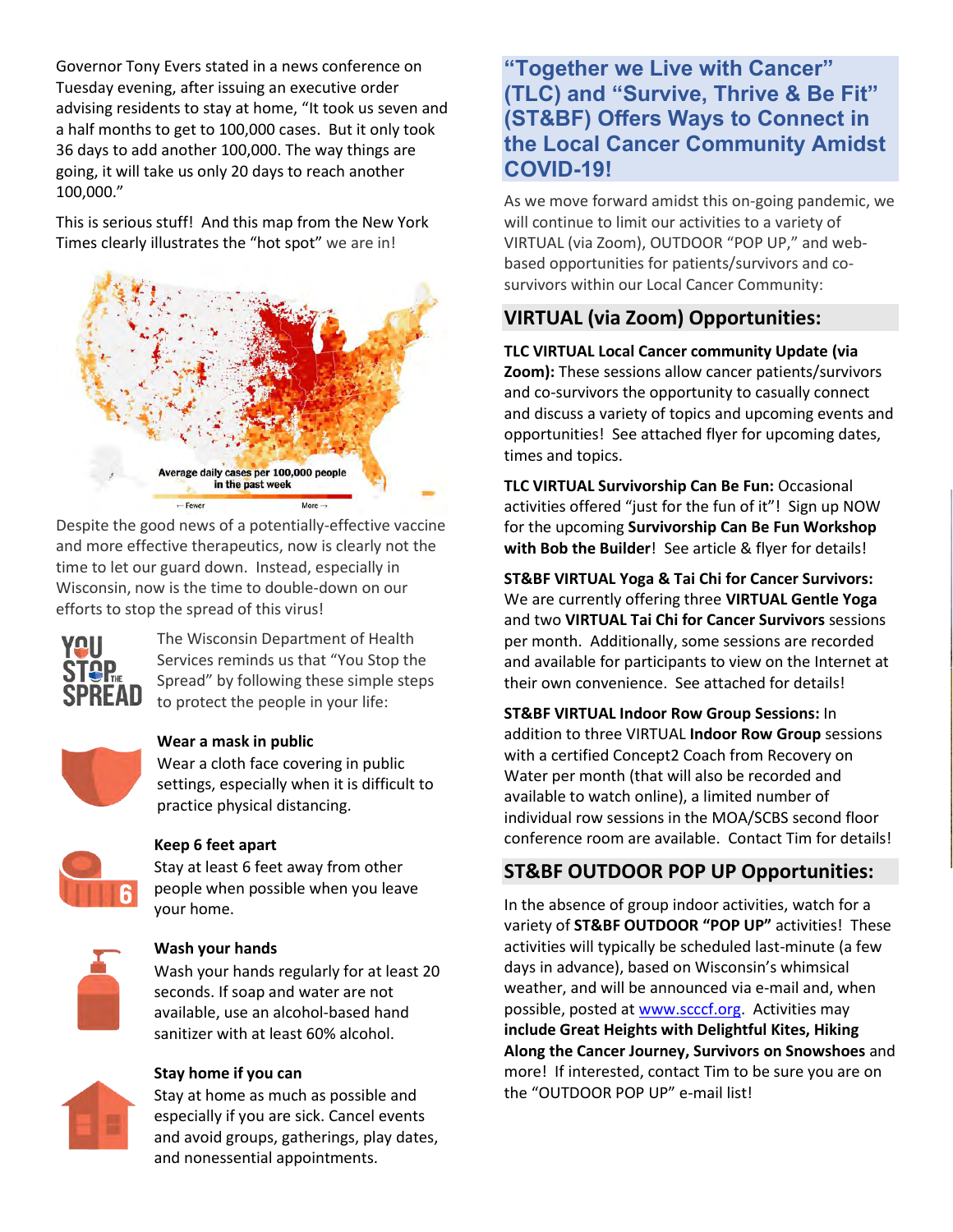### **SCCCF.ORG Web-Based Opportunities:**

Please visi[t www.scccf.org](http://www.scccf.org/) for a variety of ways in which you can connect with fellow cancer patients/survivors and co-survivors, including:

**PHOTO Page:** Many of you have already used the PHOTO page to share photos and comments! I invite you to take part in our current OPEN Photo Book titled "Pictures of Gratitude" ([https://scccf.org/contests\)](https://scccf.org/contests)!

**MEMBER FORUM (NEW)!:** Area cancer patients and survivors can now create an account that will allow them to communicate in new ways to other "members" (other cancer patients/survivors and co-survivors currently active in SCCCF's Survive, Thrive & Be Fit program)! If you are a current ST&BF participant, simply visit [www.scccf.org](http://www.scccf.org/) and click on the "MEMBERS" tab where you will be directed to create an account for approval. Once approved, you will be able to view and comment on a variety of articles, topics and discussions! If you are not currently active in the Survive, Thrive & Be Fit program, contact Tim for details!

### **ST&BF OUTDOOR "POP UP" Great Heights with Delightful Kites Outing!**

The most recent ST&BF OUTDOOR "POP UP" Outing attracted more than twenty area cancer patients/survivors and co-survivors who spread out and distanced themselves at Firehouse Park in the Town of Sheboygan to enjoy some "Great Heights with Delightful Kites" on Sunday, November 8<sup>th</sup>!

Kite pilots brought their own kites or tried out some of the kites that were available while others brought a chair and enjoyed the show!



*Photo above: If you look closely you can see six kites filling the sky. At one point in the day we had 11 kites up in the sky at the same and throughout the day about 20 different kites took to the sky!* 



*Above Photos: Left - Amy, first-time two-line kite pilot quickly got the hang of it! Upper Right - Even the kites appeared to enjoy watching the action! Lower Right - A two-line kite with a 70-foot tail dances in the sky!*

We will continue to watch Wisconsin's whimsical weather and schedule additional ST&BF OUTDOOR "POP UP" activities (including Great Heights with Delightful Kites, Steps to Survivorship, Hiking Along the Cancer Journey and eventually Survivors on Snowshoes)! If you are not on the ST&BF "POP UP" email, through which details of these impromptuscheduled activities are announced, contact Tim!

### **TLC VIRTUAL "Survivorship Can Be Fun" Workshop with** *Bob the Builder!*

Join "Bob the Builder" for a **Survivorship Can Be Fun**  Workshop on Tuesday, December 1<sup>st</sup> at 630P or Wednesday, December 2<sup>nd</sup> at 930A as we build a Desk Caddy that requires NO NAILS, NO SCREWS and NO GLUE (see photo below)!!!



If you are interested (space is limited) please call or email Tim to sign up no later than Thursday, November 19<sup>th</sup>! In the meantime, "Bob the Builder" is busy preparing the required materials required to assemble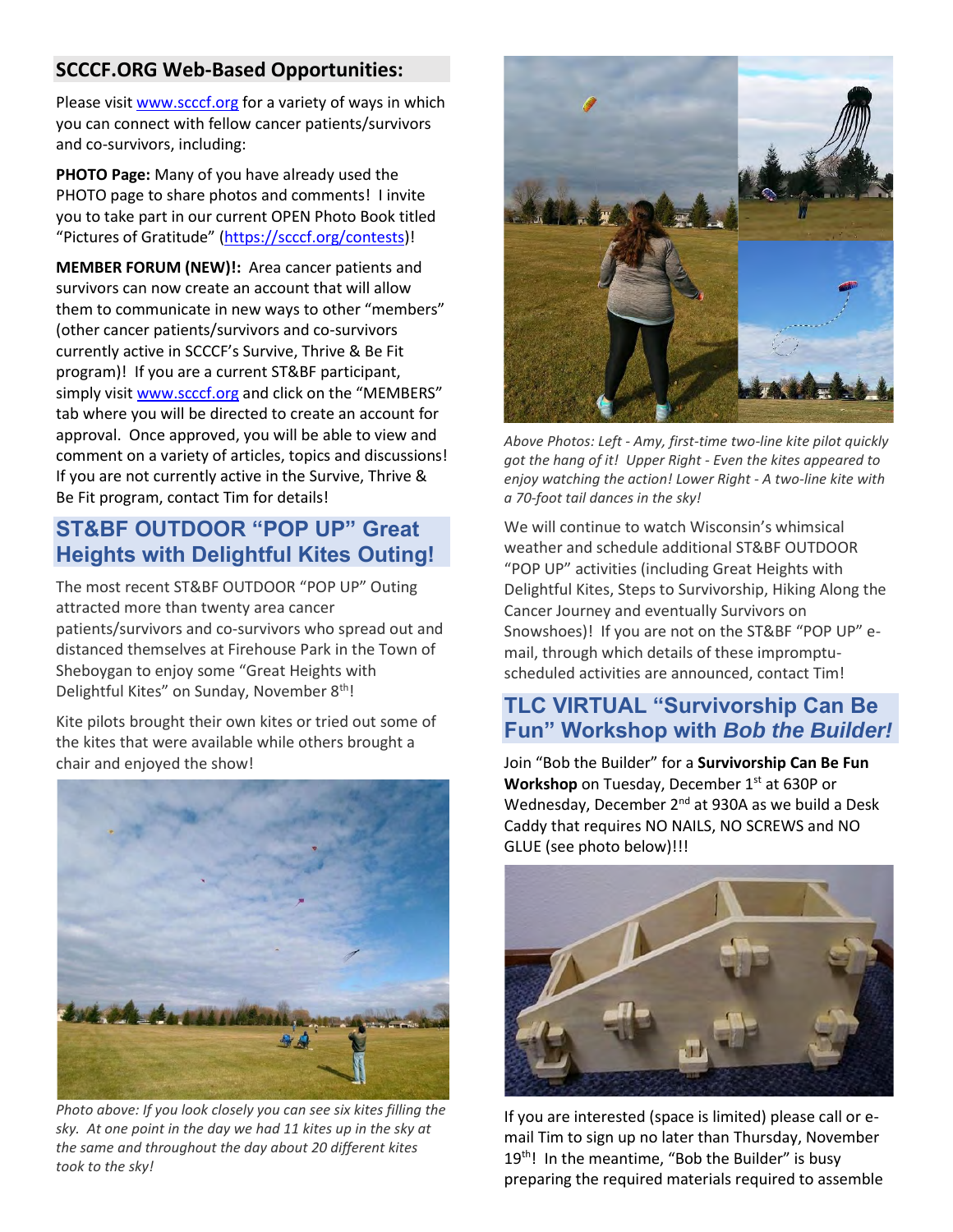

this 12"x6"x6" desk caddy that you will need to pick up prior to the workshop (see photo below)!



For more info contact Tim or join **TLC VIRTUAL Local Cancer Community Updates!**

### **Local Cancer Community Opportunities:**

**See attached flyers for details, visit [www.scccf.org](http://www.scccf.org/) or call 920.457.2223**

**All VIRTUAL sessions are via Zoom and require the same sign-in link and meeting credentials!**

Meeting ID: 833 9821 3314, Password: 892356 https://us02web.zoom.us/j/83398213314?pwd=TjF1d1BwNV pKaXVNWjZvTjNqQ2RmUT09

### **TLC VIRTUAL Local Cancer Community Update!**

**Monday, November 16th** ⚫ **9A** Topic: GRATITUDE in this Month of Thanksgiving! **Tuesday, November 24th** ⚫ **630P** Topic: GRATITUDE in this Month of Thanksgiving! **Wednesday, December 2nd** ⚫ **9A** Topic: TBD **Monday, December 7th** ⚫ **630P** Topic: TBD **Tuesday, December 15th** ⚫ **9A** Topic: TBD **Wednesday, December 29th** ⚫ **630P** Topic: TBD **Purpose:** Virtual opportunities to casually "check-in" before moving to the indicated topic(s). See attached

for details!

**Meeting ID: 833 9821 3314, Password: 892356** https://us02web.zoom.us/j/83398213314?pwd=TjF1d1BwNV pKaXVNWjZvTjNqQ2RmUT09

### **ST&BF VIRTUAL Gentle Yoga for Cancer Survivors Sessions!**

**Mondays, November 16th & 30th** ⚫ **530P Facilitated by Kaitlynn Kiela, CYT Tuesdays, December 1st, 15th & 29th** ⚫ **530P Facilitated by Stacy Harriott, CYT** Meeting ID: 833 9821 3314, Password: 892356 https://us02web.zoom.us/j/83398213314?pwd=TjF1d1BwNV pKaXVNWjZvTjNqQ2RmUT09

#### **PRE-RECORDED Yoga Session – October 20th, 2020 Facilitated by Stacy Harriott, CYT**

[https://us02web.zoom.us/rec/share/1lV8r0yhusm176mAlwQ](https://us02web.zoom.us/rec/share/1lV8r0yhusm176mAlwQpC_0qamGjYzGWifXDOwekq_ZPQUT-9dgdfDtIJgCJtg3G.Vxi39wNezjysKezp?startTime=1601332457000) [pC\\_0qamGjYzGWifXDOwekq\\_ZPQUT-](https://us02web.zoom.us/rec/share/1lV8r0yhusm176mAlwQpC_0qamGjYzGWifXDOwekq_ZPQUT-9dgdfDtIJgCJtg3G.Vxi39wNezjysKezp?startTime=1601332457000)[9dgdfDtIJgCJtg3G.Vxi39wNezjysKezp?startTime=1601332457](https://us02web.zoom.us/rec/share/1lV8r0yhusm176mAlwQpC_0qamGjYzGWifXDOwekq_ZPQUT-9dgdfDtIJgCJtg3G.Vxi39wNezjysKezp?startTime=1601332457000) [000](https://us02web.zoom.us/rec/share/1lV8r0yhusm176mAlwQpC_0qamGjYzGWifXDOwekq_ZPQUT-9dgdfDtIJgCJtg3G.Vxi39wNezjysKezp?startTime=1601332457000)

#### **PRE-RECORDED Yoga Session – September 28th 2020 Facilitated by Kaitlynn Kiela, CYT**

https://us02web.zoom.us/rec/share/uyk30aursX6cC1499IW2 jRdE-

nw15PrMW\_nGDScZ7tSiSsyEmt5o6xkYIzgaDatv.PjEn77ucuJbe ZeZ\_?startTime=1601332457000

### **ST&BF VIRTUAL Indoor Row Group!**

**Wednesdays, November 18 th** ⚫ **530P Thursdays, December 3rd, 10th & 17th** ⚫ **530P Facilitated by Kym Reynolds, Certified Coach** Meeting ID: 833 9821 3314, Password: 892356 https://us02web.zoom.us/j/83398213314?pwd=TjF1d1BwNV pKaXVNWjZvTjNqQ2RmUT09

### **ST&BF VIRTUAL Introductory Tai Chi for Cancer Survivors!**

**Tuesdays, November 24th** ⚫ **530P Mondays, December 7th & 21st** ⚫ **530P Facilitated by Michael Finney**

Meeting ID: 833 9821 3314, Password: 892356 https://us02web.zoom.us/j/83398213314?pwd=TjF1d1BwNV pKaXVNWjZvTjNqQ2RmUT09

### **TLC VIRTUAL Survivorship Can Be Fun Workshop w/Bob the Builder!**

**Tuesday, December 1st** ⚫ **630P Wednesday, December 2nd** ⚫ **930A** Choose from either session!

**Desk Caddy:** "Bob the Builder" Hartig will lead us as we build a Desk Caddy that requires NO NAILS, NO SCREWS and NO GLUE! Must register in advance and pick up materials prior to session!

### **Meeting ID: 833 9821 3314, Password: 892356**

https://us02web.zoom.us/j/83398213314?pwd=TjF1d1BwNV pKaXVNWjZvTjNqQ2RmUT09

### **SCCCF Survive, Thrive & Be Fit: OUTDOOR "POP UP" Activities!**

**These impromptu/last-minute events will be announced via e-mail. Possible activities include Great Heights with Delightful Kites, Hiking Along the Cancer Journey and Survivors on Snowshoes. Contact Tim for details and to be added to this "POP UP" e-mail list!**

**Tim E. Renzelmann – 920.458.7433, 920.457.2223** [trenzelmann@physhealthnet.com](mailto:trenzelmann@physhealthnet.com) **MOA/SCBS** Cancer Coach (920.458.7433) **SCCCF** Vice President (920.457.2223 – 920.45-SCCCF) **[www.sheboygancancer.com](http://www.sheboygancancer.com/) ● [www.scccf.org](http://www.scccf.org/)**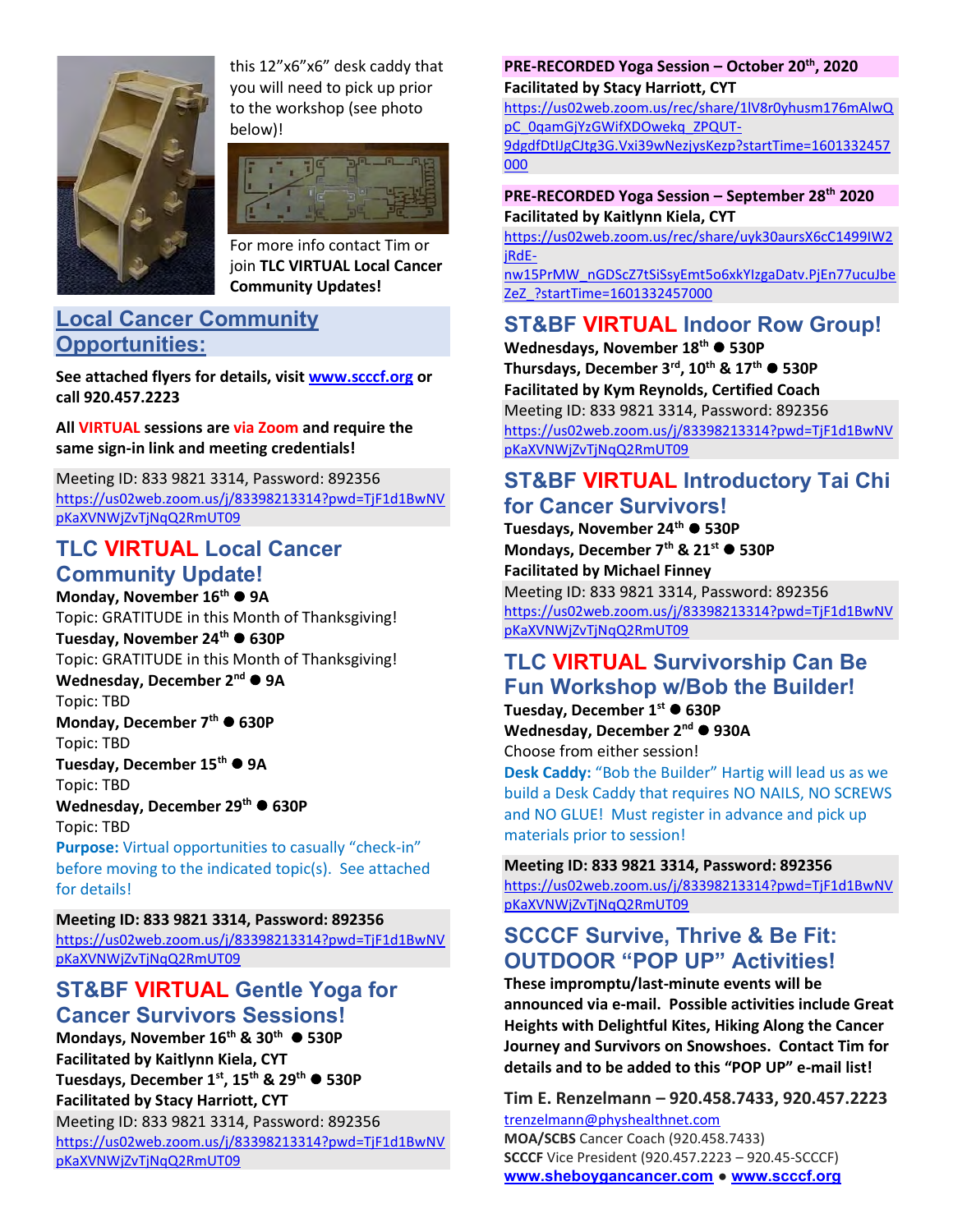



TLC is a "Supportive Community" that provides cancer irvivors, their families, friends and caregivers with health and wellness opportunities for the body, mind, heart and spirit.

# November, 2020

**Events & Activities of the Local Cancer Community!**



| Sunday       | Monday       | Tuesday      | Wednesday  | Thursday             | Friday | Saturday |
|--------------|--------------|--------------|------------|----------------------|--------|----------|
| $\mathbf{1}$ | $\mathbf{2}$ | 3            | 4          | 5                    | 6      |          |
|              | 530P-VYoga   |              | 530P-VIRG  | 900A-VLCCU           |        |          |
| 8            | 9            | 10           | 11         | 12                   | 13     | 14       |
| 1200P-PGHDK  |              | 530P-VTaiChi | 530P-VIRG  | 330P-PHAtCJ          |        |          |
|              |              |              | 630P-VLCCU |                      |        |          |
| 15           | 16           | 17           | 18         | 19                   | 20     | 21       |
|              | 900A-VLCCU   |              | 530P-VIRG  |                      |        |          |
|              | 530P-VYoga   |              |            |                      |        |          |
| 22           | 23           | 24           | 25         | 26                   | 27     | 28       |
|              |              | 530P-VTaiChi |            | <b>Happy</b>         |        |          |
|              |              | 630P-VLCCU   |            | <b>Thanksgiving!</b> |        |          |
| 29           | 30           |              |            |                      |        |          |
|              | 530P-VYoga   |              |            |                      |        |          |





urvivors, their families, friends and caregivers with health and wellness opportunities for the body, mind, heart and spirit.

# December, 2020



**Events & Activities of the Local Cancer Community!**

| Sunday          | Monday                                       | Tuesday                                      | Wednesday                                  | Thursday                                     | Friday                                 | Saturday |
|-----------------|----------------------------------------------|----------------------------------------------|--------------------------------------------|----------------------------------------------|----------------------------------------|----------|
|                 |                                              | 1<br>530P-VYoga<br>630P-VSCBF                | $\overline{2}$<br>900A-VLCCU<br>930A-VSCBF | 3<br>530P-VIRG                               | $\overline{a}$                         | 5        |
| $6\phantom{1}6$ | $\overline{7}$<br>530P-VTaiChi<br>630P-VLCCU | 8                                            | 9                                          | 10<br>530P-VIRG                              | 11                                     | 12       |
| 13              | 14                                           | 15<br>900A-VLCCU<br>530P-VYoga               | 16                                         | 17<br>530P-VIRG                              | 18                                     | 19       |
| 20              | 21<br>530P-VTaiChi<br>630P-VLCCU             | 22                                           | 23                                         | 24                                           | 25<br><b>Happy</b><br><b>Holidays!</b> | 26       |
| 27              | 28                                           | 29<br>900A-VLCCU<br>530P-Vyoga<br>530P-VLCCU | 30                                         | 31<br><b>Happy New</b><br><b>Year's Eve!</b> |                                        |          |

**KEY: VLCCU = Virtual Local Cancer Community Update VSCBF = Virtual Survivorship Can Be Fun VYoga = Virtual Gentle Yoga for Cancer Survivors VTaiChi = Virtual Tai Chi for Cancer Survivors**

**VIRG = Virtual Indoor Row Group PGHDK = POP UP Great Heights with Delightful Kites\* PHAtCJ = POP UP Hiking Along the Cancer Journey\* \****Details will be sent to those on the "POP UP" email list!*

**ZOOM Link:** <https://us02web.zoom.us/j/83398213314?pwd=TjF1d1BwNVpKaXVNWjZvTjNqQ2RmUT09> Meeting ID: 833 9821 3314, PASSCODE: 892356

For details, see the most recent issue of the **Local Cancer Community Update**, visit [www.scccf.org](http://www.scccf.org/) or call **920.457.2223**.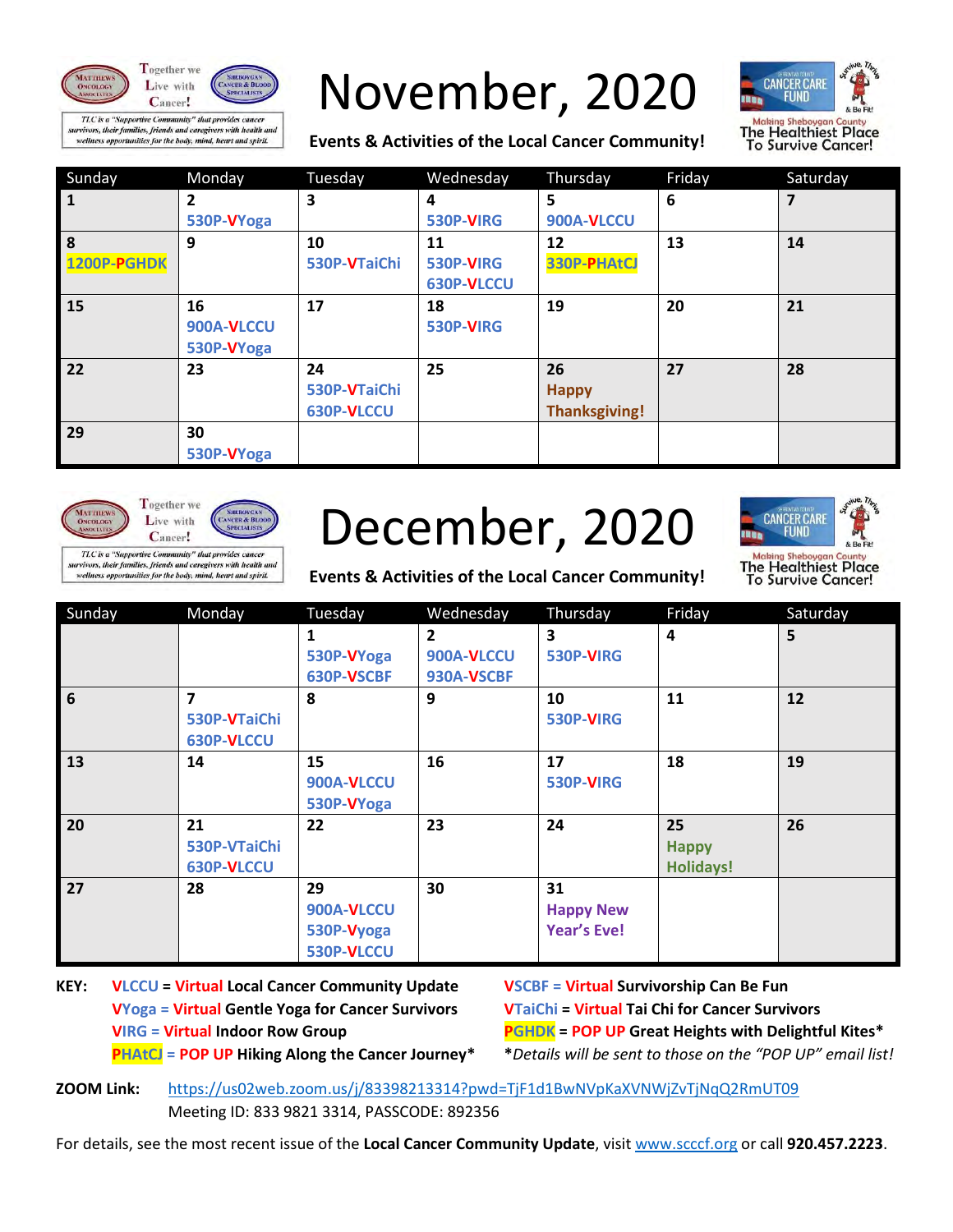

**Together we Live with Cancer!**



# **VIRTUAL Local Cancer Community Updates (Via Zoom)**

**Purpose:** These casual updates offer area cancer patients/ survivors the opportunity to connect with one another and offer a bit of virtual support and encouragement!

### **Thursday, November 5th at 9A** *TOPIC: CH-CH-CH-CHANGES... in the Local Cancer Community!*

**Wednesday, November 11th at 630P** *TOPIC: CH-CH-CH-CHANGES... in the Local Cancer Community!*

**Wednesday, November 18 th at 9A** *TOPIC: GRATITUDE in this month of Thanksgiving!*

**Tuesday, November 24th at 630P!** *TOPIC: GRATITUDE in this month of Thanksgiving!*

## **Zoom Meeting ID: 833 9821 3314 PASSWORD: 892356**

<https://us02web.zoom.us/j/83398213314?pwd=TjF1d1BwNVpKaXVNWjZvTjNqQ2RmUT09>

**LOCATION: Matthews Oncology Associates** ⚫ **Sheboygan Cancer & Blood Specialists 1621 N. Taylor Drive, Sheboygan** ⚫ **Second Floor Conference Room** ⚫ **Call 920-458-7433 (Ask for Tim) for more information!** ⚫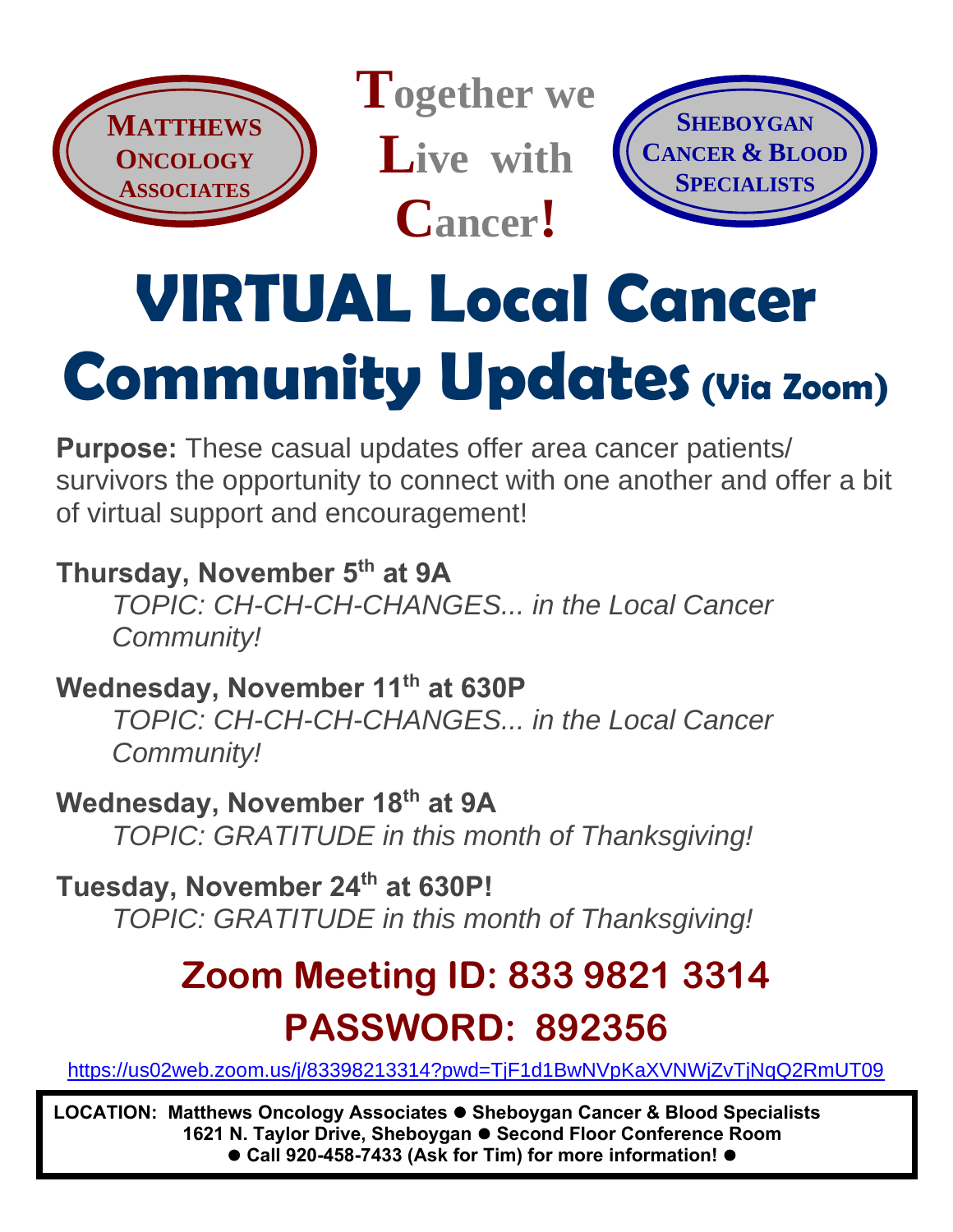# **"Survive, Thrive & Be Fit!"**



 **Gentle Introductory Yoga Tai Chi**

# **for Cancer Survivors!**

## **VIRTUAL Sessions (via Zoom)!**

*In many ways yoga and tai chi are similar and in many ways they are very different! In yoga, each posture is held for a period of time (depending on the style of yoga). Tai chi consists of slow relaxed movements with no pauses from one posture to the next. Both practices heavily focus on using the breath to find inner stillness. Both practices promote many of the same health benefits including improved aerobic capacity, balance and flexibility as well as increased energy and stamina. Both practices are useful for alleviating stress, improving attention and concentration while promoting calmness and relaxation. It is likely either exercise will make you feel healthier, mind and body, you just have to decide to practice one or both!*

### **Gentle Yoga for Cancer Survivors:**

**Mondays, November 2<sup>nd</sup>, 16<sup>th</sup> & 30<sup>th</sup>!** 

**Tai Chi for Cancer Survivors:** 

**Tuesdays, November 10th & 24th!**

**5:3OP** ⚫ **with Kaitlynn Kiela, CYT** 

**5:3OP** ⚫ **with Michael Finney** 

### **MEETING ID: 833 9821 3314** ⚫ **PASSWORD: 892356**

<https://us02web.zoom.us/j/83398213314?pwd=TjF1d1BwNVpKaXVNWjZvTjNqQ2RmUT09>

**For more details about these sessions and access to recorded online sessions contact Tim at 920.457.2223 or email [trenzelmann@physhealthnet.com.](mailto:trenzelmann@physhealthnet.com)** 



**The Sheboygan County Cancer Care Fund is a "Beacon of Hope" for cancer patients and survivors of Sheboygan County, offering financial "Gestures" and healthy "Survive, Thrive & Be Fit" activities to eligible community members! To learn more:** 

**visit [www.scccf.org](http://www.scccf.org/) or call 920.457.2223**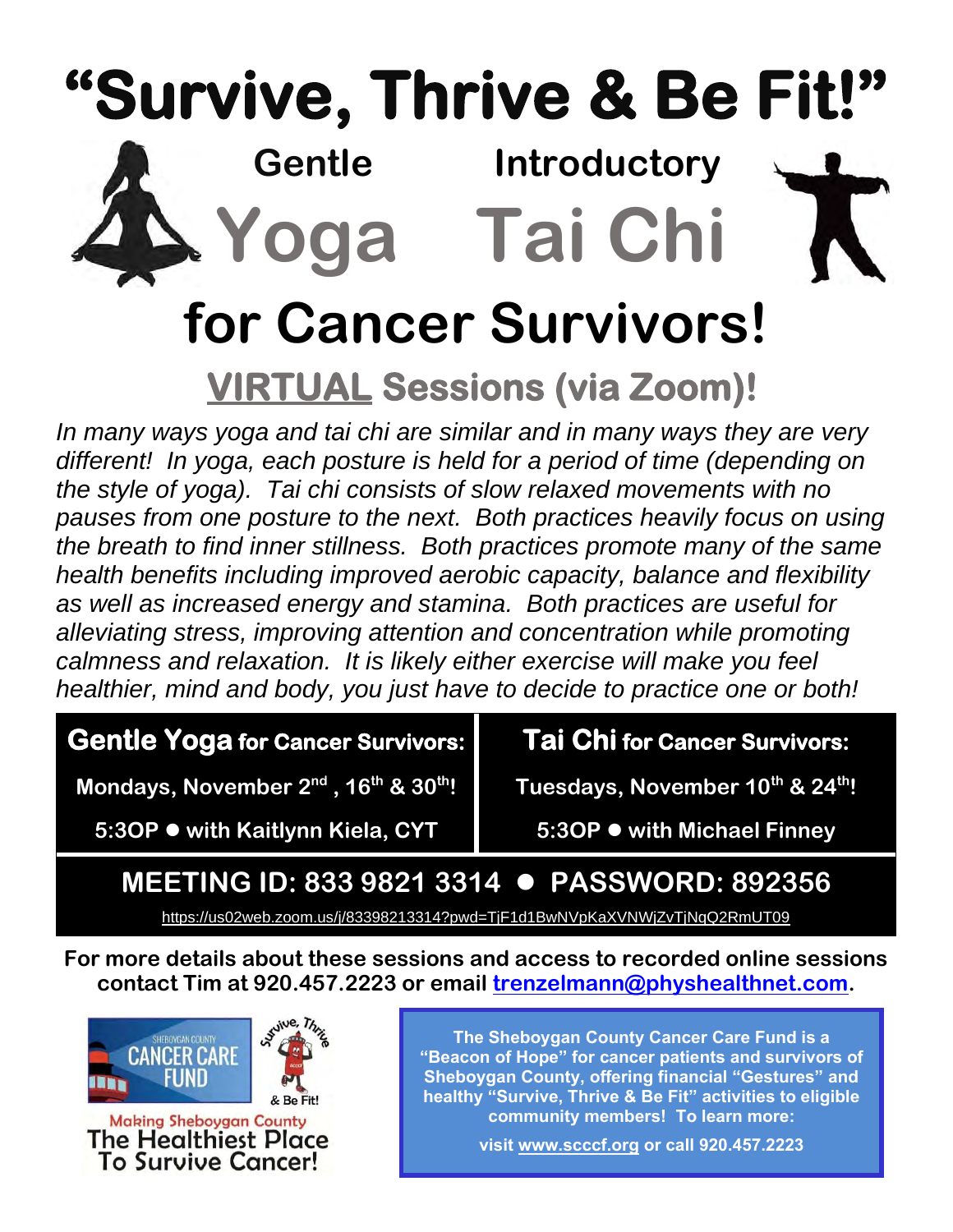# **Survive, Thrive & Be Fit! Indoor Row Group! DUE TO COVID-19, THE 2020/21 INDOOR ROW GROUP IS OFFERING VIRTUAL ROWING SESSIONS!**

- Now in its sixth year, the Indoor Row Group is responding to the current pandemic with VIRTUAL and ONLINE rowing sessions and opportunities with a limited number of individual rowing sessions for those who do not have access to a rowing machine/ergometer!
- LIVE VIRTUAL rowing sessions will be facilitated by a Concept2 Certified rowing coach from Recovery on Water of Chicago. These sessions will be recorded and made available to IRG members.

# **LIVE Virtual Rowing Sessions (via Zoom)**

### **NOVEMBER:**

Wednesdays, November  $4<sup>th</sup>$ , 11<sup>th</sup> & 18<sup>th</sup>  $\bullet$  530P to 630P!

### **DECEMBER:**

Thursdays, December  $3<sup>rd</sup>$ , 10<sup>th</sup> & 17<sup>th</sup>  $\bullet$  530P to 630P!

**MEETING ID: 833 9821 3314** ⚫ **PASSWORD: 892356**

**LIVE Virtual Rowing Sessions and Individual Rowing Opportunities are Open Only to Current ST&BF Indoor Row Group Team Members!**

**For more information, contact Tim at 920.457.2223!**



**The Sheboygan County Cancer Care Fund is a "Beacon of Hope" for cancer patients and survivors of Sheboygan County, offering financial "Gestures" and healthy "Survive, Thrive & Be Fit" activities to eligible community members! To learn more: visit [www.scccf.org](http://www.scccf.org/) or call 920.457.2223**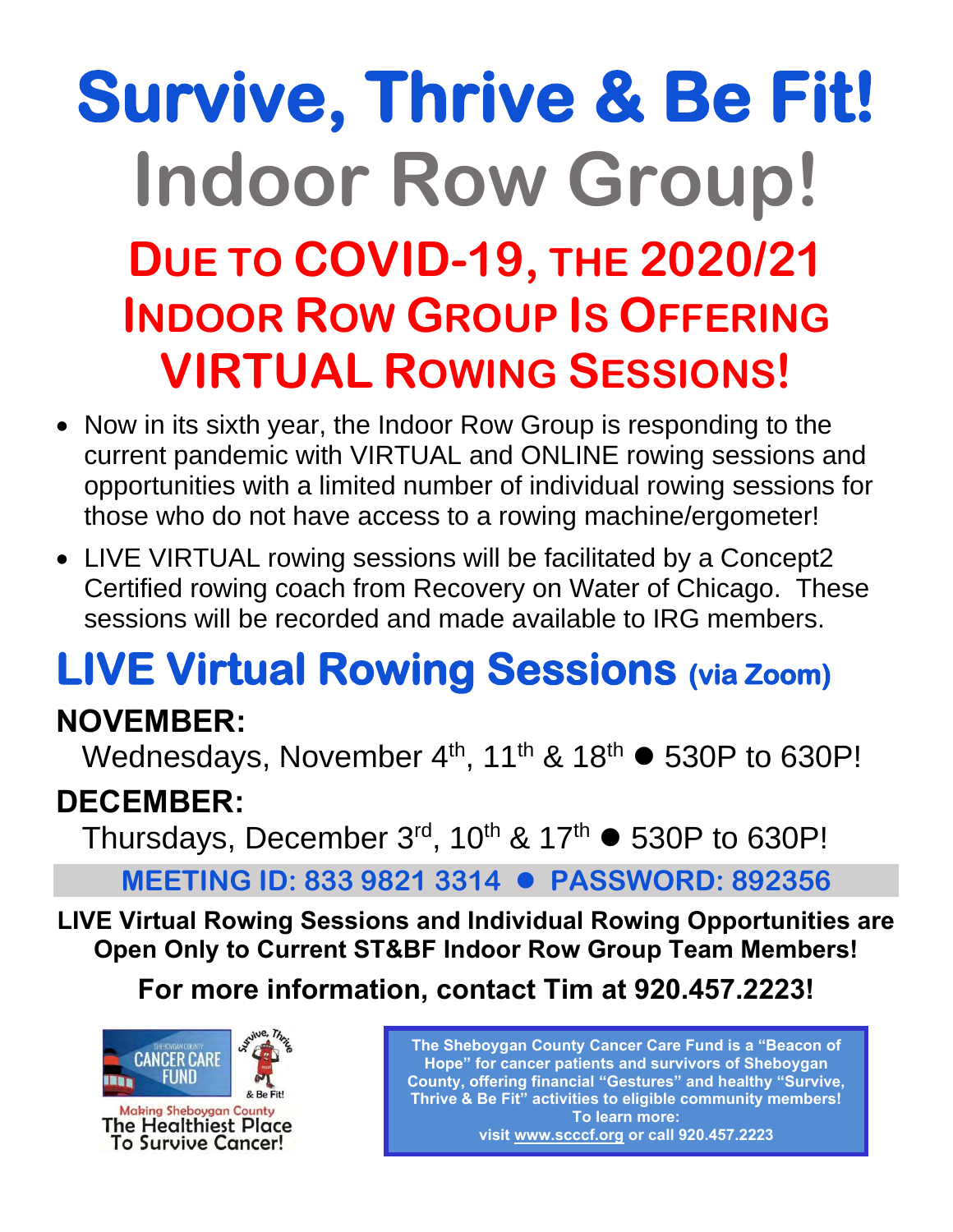

**Together we Live with Cancer!**



# **TLC Survivorship Can Be Fun VIRTUAL WORKSHIP With "Bob the Builder"**

### **Participate in Eiether Session:**

**Tuesday, December 1st at 630P!**

**Wednesday, December 2nd at 930A!**



**Join "Bob the Builder" Hartig as he instructs us to build this Desk Caddy that requires NO NAILS, NO SCREWS and NO GLUE!!!**

**REGISTRATION REQUIRED by 11/19 by calling 920.457.2223! Participants will need to pick up materials at the clinic prior to workshop session!** 

**LOCATION: Matthews Oncology Associates** ⚫ **Sheboygan Cancer & Blood Specialists 1621 N. Taylor Drive, Sheboygan** ⚫ **Second Floor Conference Room**  ■ **TO RSVP: Call Tim at 920-458-7433 or trenzelmann@physhealthnet.com**